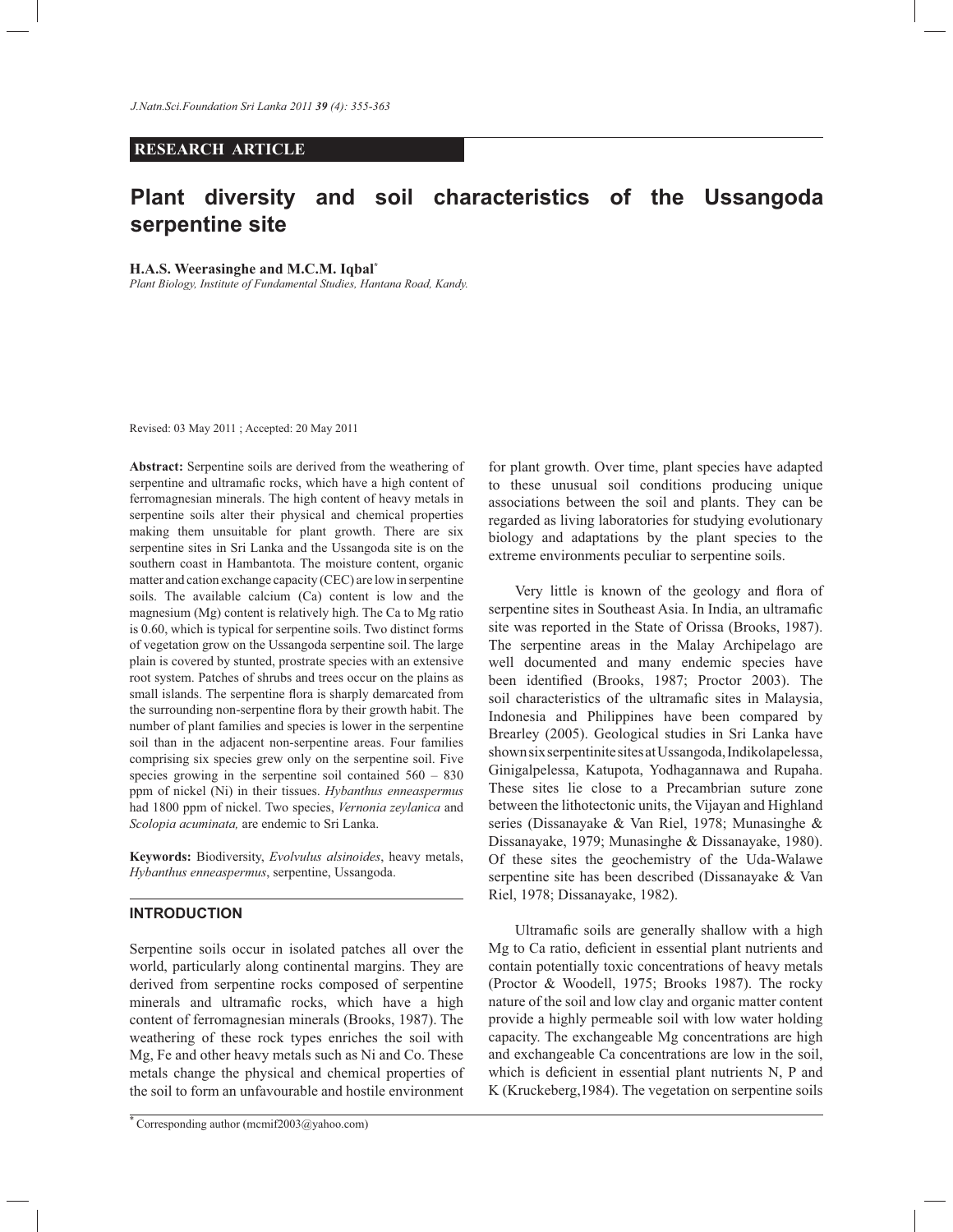have adapted morphologically and physiologically to this environment. Morphologically plants are dwarfed with narrow, glaucescent thick leaves, strong sclerenchyma development and enlarged root system (Kruckeberg, 1984). Physiologically they are able to tolerate the heavy metal presence in the soil by absorption and sequestration or exclusion. Thus serpentine soils are a unique ecological niche, which is poor in diversity of plant species.

 The flora of Ussangoda was first described by Brooks (1987), who on a visit to the island referred to the Ussangoda serpentine site: "At Welipatanwila, the heavily laterised ultramafics are almost completely devoid of vegetation except for a scattering of a small blue-flowered herb, *Evolvulus alsinoides*. The boundary of the serpentine is marked by low thorn bushes interspersed with *Opuntia* species". In a subsequent study (Seneviratne *et al.*, 2000), 14 plant species were identified all of which accumulated over 100 ppm of Ni. Rajakaruna and Bohm (2002) studied nine plant species growing on the Ussangoda serpentine soil and the soil chemistry from their root zones. Their study found three species, which hyperaccumulated over 1000 ppm of Ni from the soil. In a recent study (Iqbal *et al*., 2006) 29 species of flowering plants, which included trees, shrubs, vines and prostate plants growing within the Ussangoda serpentine site were identified. *Cassia kleinii* was identified as a Ni hyper-accumulator. In the last 20 years, few studies were devoted to study this unique habitat and much work remains to be done.

 For a comprehensive study of the Ussangoda serpentine site, it is necessary to determine the diversity of plant species, their physiological adaptations to the adverse soil environment and the soil characteristics contributing to their adaptations. This would subsequently assist in the study of the other serpentine sites in Sri Lanka and potentially contribute towards identifying heavy metal hyper-accumulating species. The objective of this study is to determine the important physical and chemical characteristics of the Ussangoda soil, its consequence on the flora and diversity of the flora in relation to the surrounding non-serpentine areas.

## **METHODS AND MATERIALS**

*Site description***:** The serpentine study site at Ussangoda (Figure 1) is a flat plain (approximately 1 km<sup>2</sup> ) located close to the Nonagama junction on the Matara – Hambantota highway (latitude 06º 05' N, longitude 80º 59' E). The southern boundary of the plain is a cliff, approximately 30 m amsl, overlooking the Indian Ocean. The highest point on the plain is 34.5 m amsl.

*Climate***:** The mean annual temperature is 27.9 ºC with a mean range of  $31.1 - 24.6$  °C. Daytime temperature during field visits reached 35.8 ºC. The annual rainfall is less than 1250 mm (mainly from October – January) with more than 5 dry months with less than 50 mm rainfall (IUCN, 2004).

*Soil analysis***:** Soil samples were collected according to the stratified random sampling technique to represent the 10 , 20 and 30 m contours. Each sample was collected from below the soil surface to a depth of 10 cm and stored in labelled polythene bags. All the samples were analysed separately. The samples were air-dried for 1 wk at room temperature and passed through a 2 mm sieve. Soil moisture was determined by drying 5 g of soil to a constant mass in an oven at 105 °C for 24 h and cooling it in a desiccator for 30 min. To determine the pH, 20 mL of de-ionized water or calcium chloride was added to 10 g of soil and stirred 4-5 times within 30 min. The suspension was allowed to settle for 30 min and the pH of the supernatant determined. Soil conductivity was measured in a suspension from mixing 40 g of soil and 80 mL de-ionized water. The above methods are described in Kalra & Maynard (1991).

 Cation exchange capacity (CEC) of the soil was determined according to Anderson & Ingram (1993). Airdried soil was shaken with 1M potassium chloride for 5 min and repeatedly centrifuged until the supernatant was clear. Ethanol was added to the filtrate and centrifuged until the supernatant to be discarded was clear. To this 1M ammonium acetate was added, and the mixture shaken and centrifuged until the supernatant was clear. The supernatant volume was made up to 100 mL with ammonium acetate. The potassium concentration was measured by the atomic absorption spectrophotometer (AAS). Soil organic matter was determined by percentage loss-on-ignition (LOI) after heating 5 g of oven-dried soil in a crucible to 375  $\mathrm{C}$  in a muffle furnace for 16 h (Kalra & Maynard, 1991). Soil exchangeable cations (Ca, Mg, Na & K) were extracted by shaking 5 g of air-dried soil with 25 mL of neutral 1N ammonium acetate for 30 min, filtered (Whatman no.42) and the filtrate analysed by AAS (AESL, 1999). Soil micronutrients were extracted by adding 50 mL of diethylene triamine penta acetic acid (DTPA) to 2.5 g of air dried soil in 250 mL open conical flasks and filtered. The micronutrients in the filtrate were measured by AAS (Amacher, 1996).

*Plant material***:** Plants with their reproductive structures were identified after comparison with specimens in the National Herbarium of the Royal Botanic Gardens, Peradeniya. Herbarium sheets were prepared of the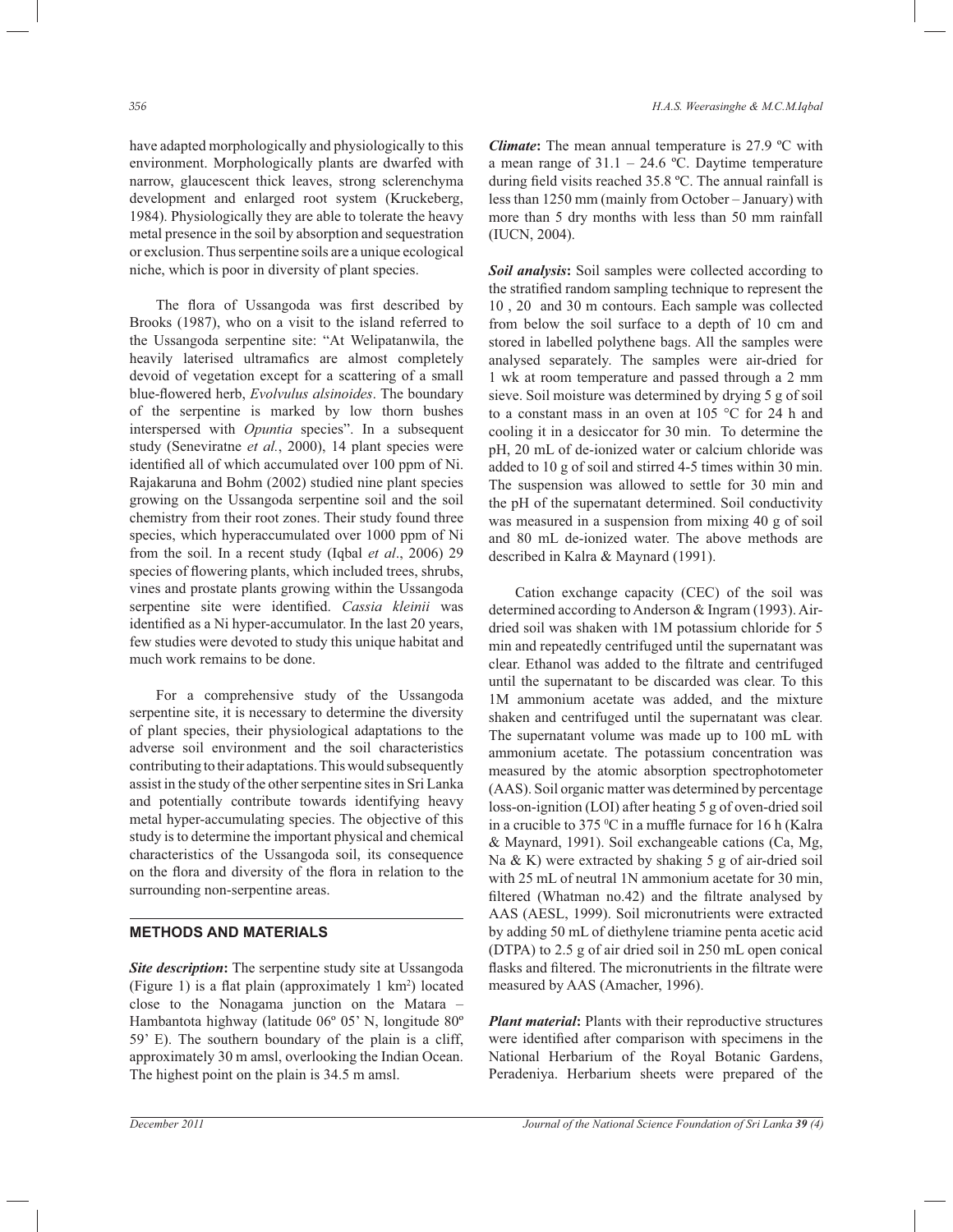

Figure 1: Map of Sri Lanka showing the serpentine sites and an enlarged view of the Ussangoda serpentine site. ( $S =$  Serpentine,  $NS =$  Non-serpentine,  $W =$  Water hole).

collected species. Plant samples for analysis were bagged and labelled in polythene bags.

*Plant analysis***:** Plant samples were cleaned with a nylon brush under running tap water to remove adhered soil and then washed with ethylene diamine tetra-acetic acid (EDTA) for 1min and rinsed thrice with de-ionized water to remove any surface bound metals. The samples were dried at 80 °C for 24 h in a forced air oven and ground in a plant grinder and stored in airtight bags. Samples of 500 mg were ashed in a muffle furnace at 550 °C for 8 h and the ash dissolved in 5mL of concentrated HCl and volume made up to 50 mL with distilled water. The macro and micro nutrients were determined by AAS.

*Statistical analysis***:** Statistical analysis was carried out using the Minitab 14 statistical software package. Oneway ANOVA along with multiple comparison of means using Tukey's test was performed.

## **RESULTS**

The serpentine plain has isolated patches of dense shrubs and trees, and rocky outcrops. The plants on the plains are prostrate, stunted with an extensive root system. The plain is clearly demarcated from the surrounding nonserpentine area by large shrubs and trees. The surface soil is a fine reddish dust with small lateritic stones.

### **Soil characteristics**

The serpentine and non-serpentine soils showed significant differences in their physical and chemical properties. Within the serpentine site there are two contrasting vegetation types, the prostrate stunted species and the patches of shrubs and trees. The available moisture was low in the serpentine soil while the shrub patches had significantly higher moisture approaching that of the non-serpentine soil. This was not associated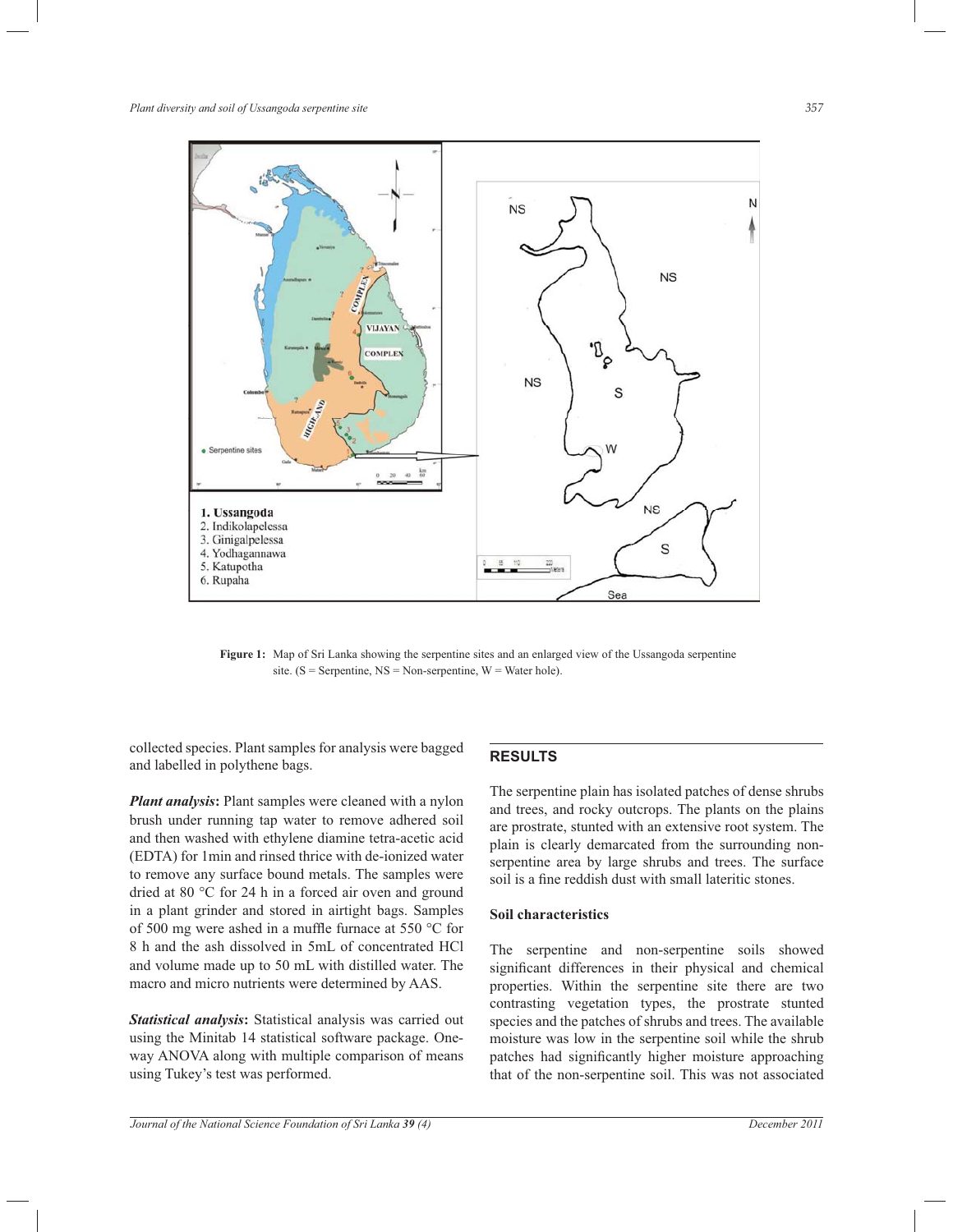| Soil parameter              | Serpentine<br>$(Area = 1 km2)$ | Island <sup>1</sup> 1<br>$(Area = 2141m2)$ | Island <sup>1</sup> 2<br>$(Area = 764 m2)$ | Non-serpentine                 |  |
|-----------------------------|--------------------------------|--------------------------------------------|--------------------------------------------|--------------------------------|--|
| $\mathbf n$                 | 14                             | 9                                          | $\overline{7}$                             | 6                              |  |
| Moisture $(\% )$            | $4.4 \pm 0.26$ <sup>a</sup>    | $7.01 \pm 0.64$ <sup>b</sup>               | $8.92 \pm 0.42$ b,c                        | $10.61 \pm 1.6$ <sup>c</sup>   |  |
| Organic matter $(\% )$      | $2.96 \pm 0.26$ <sup>a</sup>   | $5.46 \pm 0.42$                            | $5.84 \pm 0.23$ b,c                        | $4.31 \pm 0.24$ <sup>a,b</sup> |  |
| <b>CEC</b>                  | $6.76 \pm 0.85$ <sup>a</sup>   | $6.29 \pm 1.59$ <sup>a</sup>               | $9.72 \pm 1.57$ a,b                        | $13.44 \pm 1.23$ <sup>b</sup>  |  |
| $(cmol(+)/kg of$            |                                |                                            |                                            |                                |  |
| dry soil)                   |                                |                                            |                                            |                                |  |
| $\mathbf n$                 | 6                              | 4                                          | $\overline{4}$                             | 5                              |  |
| pH                          | $5.32 \pm 0.21$ <sup>a</sup>   | $5.95 \pm 0.13$ <sup>a,b</sup>             | $6.23 \pm 0.21$ <sup>b</sup>               | $7.3 \pm 0.19$ c               |  |
| Conductivity                | $61 \pm 6.54$ <sup>a</sup>     | $55.8 \pm 9.54$ <sup>a</sup>               | $130 \pm 28$ b                             | $162.4 \pm 10.9^{\text{ b}}$   |  |
| (micro-siemens)             |                                |                                            |                                            |                                |  |
| Exchangeable cations        |                                |                                            |                                            |                                |  |
| $\mathbf n$                 | 29                             | 9                                          | $\tau$                                     | 8                              |  |
| $Ca \left( \mu g/g \right)$ | $187 \pm 27.5$ <sup>a</sup>    | $645 \pm 84.8^{\text{ b}}$                 | $905 \pm 135$ b                            | $2911 \pm 650$ c               |  |
| $Mg(\mu g/g)$               | $311 \pm 48.3$ <sup>a</sup>    | $352 \pm 50.3$ <sup>a</sup>                | $456 \pm 35.7$ <sup>a</sup>                | $519 \pm 53.2$ <sup>a</sup>    |  |
| Ca/Mg                       | 0.601                          | 1.832                                      | 1.984                                      | 5.608                          |  |
| $K\left( \mu g/g \right)$   | $140 \pm 12.2$ <sup>a</sup>    | $321 \pm 38.3^{\mathrm{b}}$                | $314 \pm 21.7$ <sup>b</sup>                | $338 \pm 93.9^{\text{ b}}$     |  |
| Na $(\mu g/g)$              | $67 \pm 16.8$ <sup>a</sup>     | $50 \pm 9.44$ <sup>a</sup>                 | $67 \pm 10.1$ <sup>a</sup>                 | $636 \pm 207$ b                |  |
| Available micro-elements    |                                |                                            |                                            |                                |  |
| $\mathbf n$                 | 31                             | 9                                          | 7                                          | 8                              |  |
| Ni (µg/g)                   | $101 \pm 12.1$ <sup>a</sup>    | $137 \pm 12.14$ <sup>a</sup>               | $151 \pm 7.8$ <sup>a</sup>                 | $4 \pm 1.13$ b                 |  |
| Fe $(\mu g/g)$              | $65 \pm 4.61$ <sup>a</sup>     | $56 \pm 3.19$ <sup>a</sup>                 | $46 \pm 3.35$ <sup>a</sup>                 | $62 \pm 15.2$ <sup>a</sup>     |  |
| $Mn (\mu g/g)$              | $42 \pm 6.96$ <sup>a</sup>     | $15 \pm 1.73$ b                            | $10 \pm 0.94$ b                            | $19 \pm 4.18$ <sup>a,b</sup>   |  |

**Table 1:** Physical and chemical properties of the serpentine soil in Ussangoda and the adjacent non-serpentine soil (mean values  $\pm$  SE)

 $<sup>1</sup>$  Island refers to the patches of shrubs and trees on the serpentine plains. n = number of samples.</sup>

Figures followed by different letters in the same row are significantly different at p<0.05.

with the organic matter content of the soils (Table 1). The CEC of the serpentine soils was also significantly lower. The pH of the serpentine soil tended towards acidity and the non-serpentine soil was significantly neutral (Table 1). The conductivity of the non-serpentine soil was significantly higher than that of the serpentine soil and the soil of the shrub patches.

 The chemical properties of the serpentine soil showed highly significant differences from the nonserpentine soil. The Ca content of the non-serpentine soil was 3 to 15 times higher than that in the shrub patches and the serpentine soil respectively. Although Mg content of the different soils were comparably similar, the difference in Ca was reflected in the Ca:Mg ratio (Table 1). The serpentine soil has a characteristic value of 0.60. The shrub patches with a higher Ca content of 3 to 4 times that of the serpentine soil have a Ca:Mg ratio higher than that of the serpentine soils. Similarly the Ni content was much higher than in the non-serpentine soils. Fe does not show a significant difference between the soil types and Mn was high in the serpentine soil (Table 1).

## **Flora**

In this study the diversity of plant families and species in Ussangoda is based on a field survey of the flora on the serpentine soil and a previous survey conducted by the International Union for Conservation of Nature (IUCN, 2004) on all the species in the Ussangoda region.

 This study identified 26 plant families on the serpentine soil. Of these, nine families with 12 species occur on the serpentine plain (Table 2). These species are prostrate, dwarfed or stunted, with small leaves, thick sclerenchymatous stems and extensive root systems. The prostrate species *E. alsinoides*, had three colour morphs: white, pale purple and dark blue. They occurred either in close proximity or spread apart on the plains. The dominant family on the serpentine plains was Fabaceae with three species. The other families occur in patches of shrubs and trees on the serpentine plain.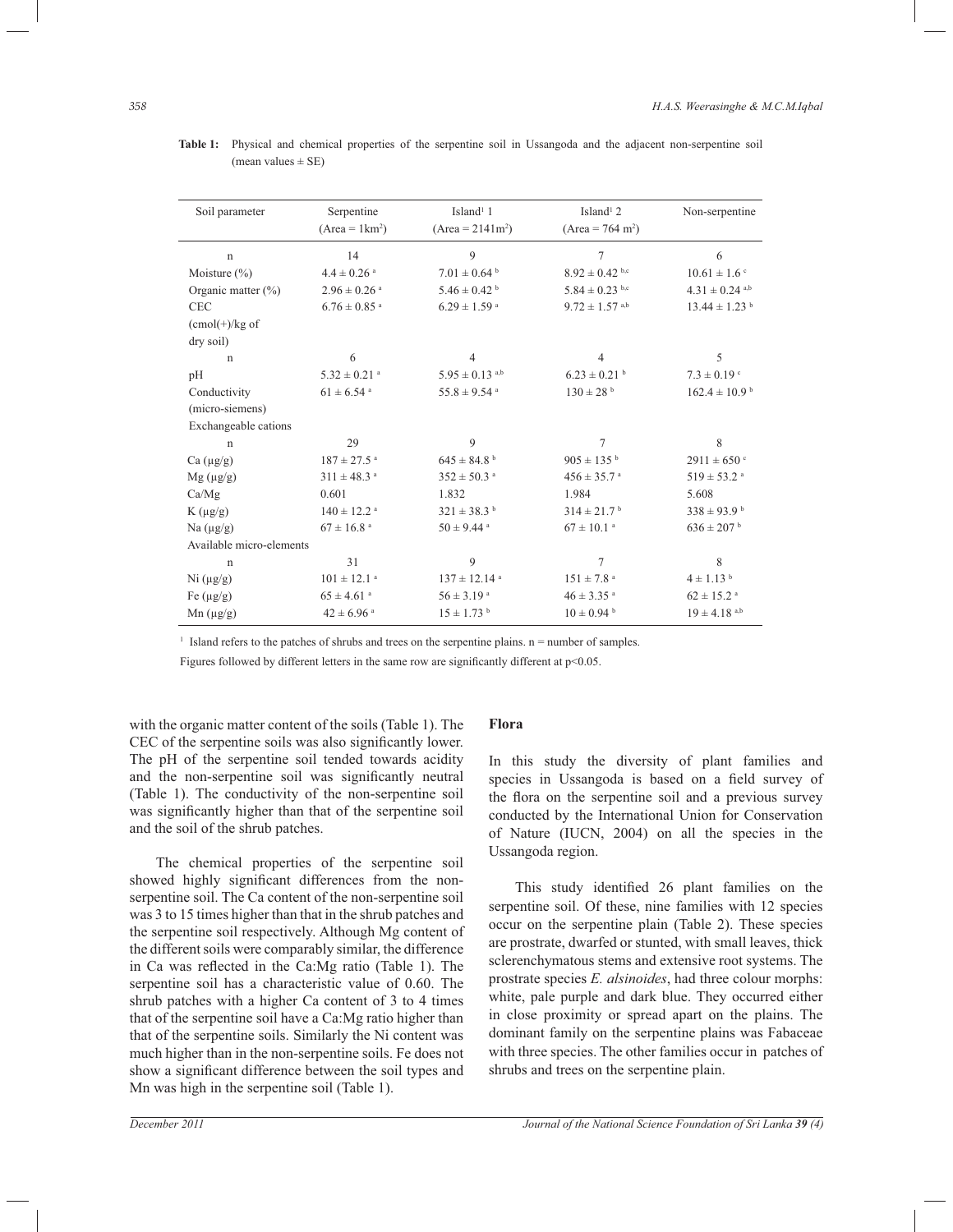| Name of the plant      | Family         | Plant          | Nickel $(\mu g/g)$ |
|------------------------|----------------|----------------|--------------------|
|                        |                | part           | dry weight)        |
| Hybanthus enneaspermus | Violaceae      | $Lvs+sh$       | $1828 \pm 106$     |
| Evolvulus alsinoides   | Convolvulaceae | $Lvs+sh$       | $828 \pm 36$       |
| Euphorbia thymifolia   | Euphorbiaceae  | $Lvs+sh$       | $745 \pm 67$       |
| Cassia kleinii         | Fabaceae       | $Lvs+sh$       | $652 \pm 23$       |
| Desmodium triflorum    | Fabaceae       | not determined |                    |
| Crotolaria sp.         | Fabaceae       | not determined |                    |
| Vernonia cinerea       | Asteraceae     | $Lvs+sh$       | $561 \pm 14$       |
| Eragrostis sp.         | Poaceae        | Lvs            | $233 \pm 8$        |
| Frimbristvlis ovata    | Cyperaceae     | Lvs            | $220 \pm 2$        |
| Frimbristvlis falcata  | Cyperaceae     | Lvs            | $73 \pm 19$        |

| <b>Table 2:</b> Nickel (Ni) content (mean $\pm$ SE) in some prostrate plants on the Ussangoda |
|-----------------------------------------------------------------------------------------------|
| serpentine plain                                                                              |

 $Lvs = Leaves$ ,  $sh = shoots$ 

The species recorded in the IUCN plant survey were compared with the species identified in this study. Five families with seven species growing only on the serpentine soil were recorded, which were not recorded by the IUCN study (IUCN 2004) in the Ussangoda region (Table 3). Of these Violaceae occurs on the plains and species of the other four families occur as shrubs or trees on the serpentine site. The diversity of families and their species was low on the serpentine soil. The survey of species has identified 16 species growing only on the serpentine soil and 44 species growing on serpentine and non-serpentine soil in Ussangoda (Table 3). The habits of these species were climbers, herbs, shrubs and trees. Monocotyledons were confined to Cyperaceae and Poaceae with four species. Of the 31 families on serpentine soil, Fabaceae included six species, Capparaceae and Malvaceae five species each and the rest had three species or less. In contrast, the diversity of species within the families was greater on the non-serpentine region of Ussangoda. Fabaceae had the most with 14 species while 10 families had three or more species.

 Five species growing on the serpentine soil showed Ni accumulation. The species *E. alsinoides, Euphorbia thymifolia, C. kleinii, and Vernonia cinerea* accumulated  $560 - 830$   $\mu$ g/g (dry weight) of nickel in their tissues while *Hybanthus enneaspermus* was a hyperaccumulator (Table 2). Although *Fimbristylis ovata* showed low nickel accumulation on the serpentine soil, under experimental hydroponic conditions with Ni, levels of 2000 µg/g (dry weight) were detected (unpublished data, M.C.M. Iqbal).

**Table 3:** Plant species and their families found on serpentine soil and non-serpentine regions in Ussangoda (habit: H – herb,  $S -$ shrub,  $C -$ climber,  $T -$ tree).

| Families              | Habit | Species             | Only on<br>serpentine<br>soil | On<br>serpentinite<br>and non-<br>serpentinite<br>soils | Source<br>(Ref no.)<br>$P =$<br>present<br>survey |
|-----------------------|-------|---------------------|-------------------------------|---------------------------------------------------------|---------------------------------------------------|
| Apocynaceae           | H     | Carissa spinarum    |                               | X                                                       | P                                                 |
| Asclepiadaceae        | S     | Calotropis gigantea |                               | X                                                       | P                                                 |
| Asparagaceae          | C     | Asparagus racemosus |                               | X                                                       | P                                                 |
| Asteraceae            | H     | Eupatorium odoratum |                               | X                                                       | P                                                 |
|                       | H     | Vernonia cinerea    |                               | X                                                       | P                                                 |
| Boraginaceae          | S     | Ehretia laevis      | X                             |                                                         | P                                                 |
| Cactaceae             | H     | Opuntia sp.         |                               | X                                                       | 1, P                                              |
| Continued on page 362 |       |                     |                               |                                                         |                                                   |

*Journal of the National Science Foundation of Sri Lanka 39 (4) December 2011*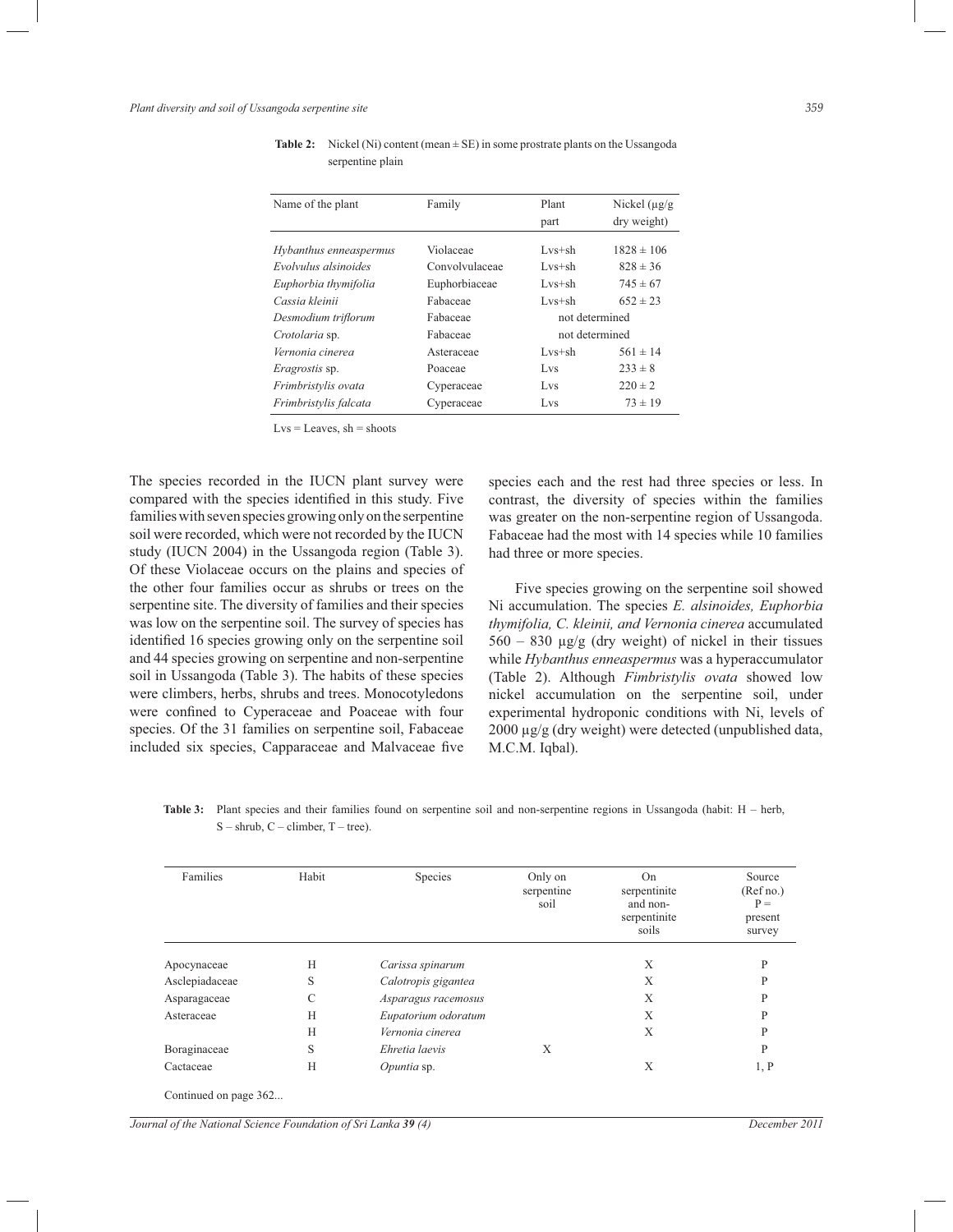## *360 H.A.S. Weerasinghe & M.C.M.Iqbal*

| Capparaceae     | S             | Capparis pedunculosa       |   | Χ           | P            |
|-----------------|---------------|----------------------------|---|-------------|--------------|
|                 | S             | Capparis rotundifolia      |   | X           | P            |
|                 | S             | Capparis sepiaria          |   | X           | P            |
|                 | S             | Capparis zeylanica         |   | X           | P            |
|                 | S             | Maerua arenaria            | X |             | P            |
| Celastraceae    | S             | Maytenus emarginata        |   | Χ           | P            |
| Convolvulaceae  | Н             | Evolvulus alsinoides       |   | X           | 1,10,11, P   |
|                 | Н             | Ipomoea pes-caprae         | Χ |             | P            |
| Cyperaceae      | Н             | Fimbristylis falcata       | X |             | 10, 11, P    |
|                 | Н             | Fimbristylis monticola     | X |             | P            |
|                 | Н             | Frimbistylis ovata         | X |             | P            |
| Euphorbiaceae   | Н             | Euphorbia hirta            |   | Χ           | P            |
|                 | Н             | Euphorbia thymifolia       |   | Χ           | P            |
|                 | S             | Flueggea leucopyrus        |   | X           | $\mathbf{P}$ |
| Fabaceae        | $\mathcal{C}$ | Acacia caesia              |   | X           | $\mathsf{P}$ |
|                 | T             | Cassia auriculata          |   | X           | 11, P        |
|                 | Н             | Cassia kleinii             | Χ |             | P            |
|                 | Н             | Crotolaria tecta           |   | X           | P            |
|                 | Н             | Desmodium sp.              |   | Χ           | 11, P        |
|                 | S             | Dichrostachys cinerea      |   | X           | $\mathbf{P}$ |
| Flacourtiaceae  |               | Casearia zeylanica         | X |             | $\mathbf{P}$ |
|                 | S             | Flacourtia indica          | X |             | P            |
|                 | T             | Scolopia acuminata         |   | Χ           | P            |
| Linaceae        | T             | Hugonia mystax             |   | X           | P            |
| Loranthaceae    | S             | Dendrophthoe falcata       |   | X           | P            |
| Malvaceae       | Н             | Abutilon indicum           |   | X           | P            |
|                 | Н             | Pavonia odorata            |   | X           | P            |
|                 | Н             | Sida acuta                 |   | X           | P            |
|                 | Н             | Sida cordifolia            |   | X           | P            |
|                 | Н             | Sida rhombifolia           | Χ |             | P            |
| Melastomataceae | S             | Memecylon umbellatum       |   | X           | P            |
| Melliaceae      | T             | Azadirachta indica         |   | X           | P            |
| Menispermaceae  | C             | Pachygone ovata            | X |             | P            |
| Olacaceae       | S             | Olax imbricata             | X |             | P            |
| Oleaceae        | $\mathcal{C}$ | Jusminum angustifolium     |   | X           | P            |
| Poaceae         | Н             | Eragrostis tenella         | X |             | P            |
| Rhamnaceae      | S             | Ziziphus oenoplia          |   | X           | P            |
| Rhizophoraceae  | Н             | Cassiopourea ceylanica     | Χ |             | P            |
| Rubiaceae       | T             | Canthium dicoccum          |   | Χ           | P            |
|                 | T             | Morinda tinctoria          |   | X           | P            |
|                 | T             | Tarenna asiatica           |   | Χ           | 11, P        |
| Rutaceae        | $\mathbf S$   | Glycosmis mauritiana       |   | Χ           | P            |
|                 | T             | Limonia acidissima         |   | X           | P            |
|                 | $\mathcal{C}$ | Toddalia asiatica          |   | X           | 11, P        |
| Salvadoraceae   | T             | Azima tetracantha          |   | X           | P            |
|                 | T             | Salvadora persica          |   | X           | P            |
| Sapindaceae     | T             | Allophylus cobbe           |   | X           | P            |
|                 | T             | Lepisanthes tetraphylla    |   | X           | P            |
|                 | T             | Sapindus emarginatus       |   | X           | P            |
| Verbenaceae     | $\mathbf S$   | Lantana camara             |   | $\mathbf X$ | P            |
|                 | Н             | Stachytarpheta jamaicensis |   | Χ           | P            |
| Violaceae       | Н             | Hybanthus enneaspermus     | Χ |             | 10, 11, P    |
| Vitaceae        | Η             | Cissus quadrangularis      |   | $\mathbf X$ | P            |

The plant species on the Ussangoda serpentine site include those identified from this and other cited studies. The species on the nonserpentine regions in Ussangoda are based on the IUCN (2004) survey.

| I              |             |             |  |
|----------------|-------------|-------------|--|
| 전 사<br>۰.<br>v | I<br>$\sim$ | ٦<br>$\sim$ |  |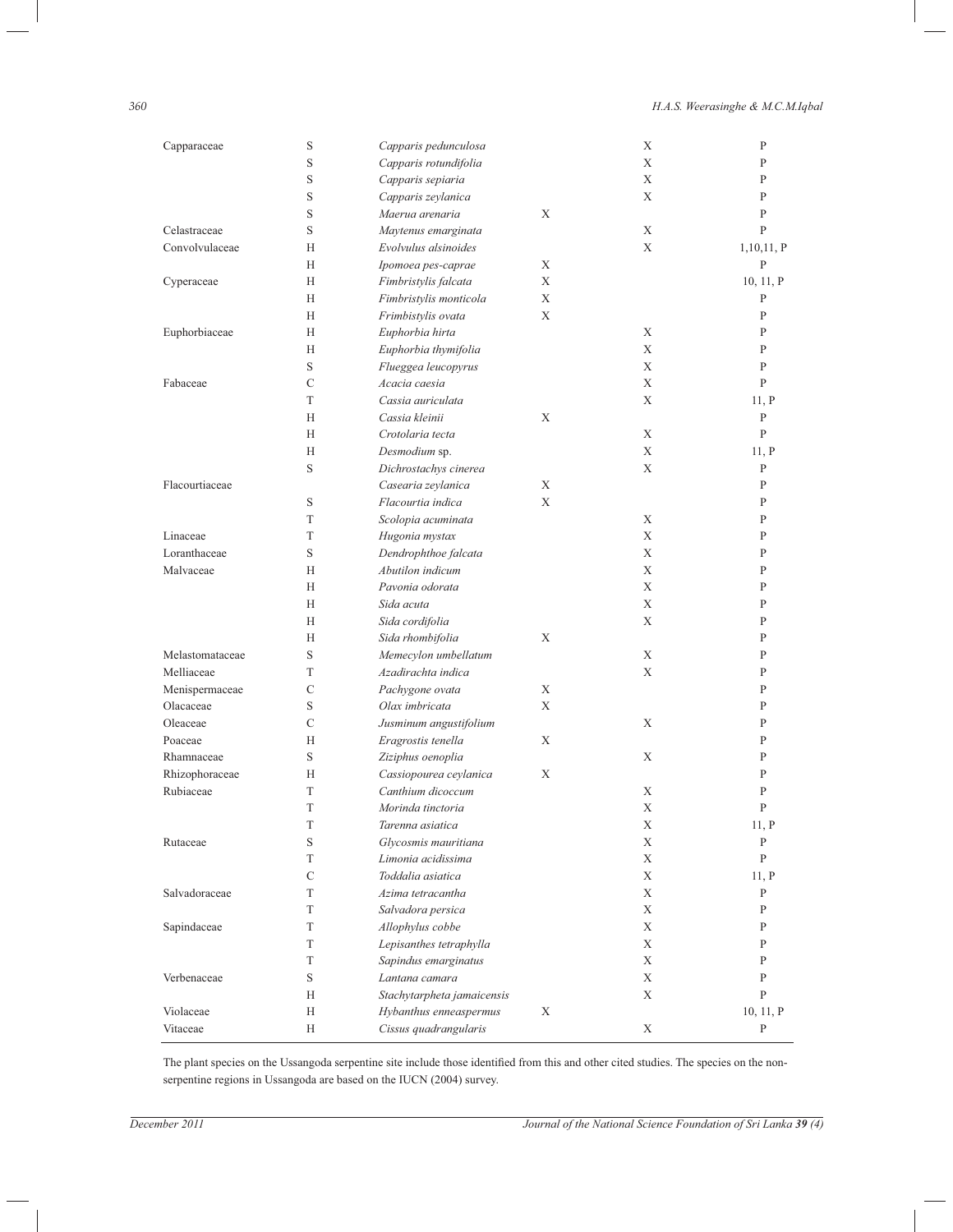## **DISCUSSION**

A defining characteristic of a serpentine soil is a Ca: Mg ratio of less than 0.6 (Brooks, 1987). The Ussangoda serpentine soil on the plains showed a ratio of 0.6, and soil under the shrubs and trees a ratio of 1.8 to 1.9. This was significantly below than that of the non-serpentine soil. Although the Mg content was not significantly different between the serpentine and non-serpentine soils, the Ca content was almost 15 times less on the serpentine plains. In a previous study on the soil chemistry of Ussangoda (Rajakaruna & Bohm, 2002), the Ca concentration determined in the root zones of six species ranged from  $112 - 210 \mu g/g$  (dry weight), which compares well with a mean value of  $187 \mu g/g$  (dry weight) in this study. However, the Mg content determined in this study was 3–5 times of that was determined by Rajakaruna and Bohm (2002). In their study of four serpentine soils in Sri Lanka, Ussangoda showed the highest Ca:Mg ratio of  $1.3 - 2.4$  while the other three sites had Ca:Mg as low as 0.07 (in Ginigalpelessa) due to a high Mg content. A serpentine site in Malaysia has shown a similar ratio of 0.6 (Brearley, 2005) and a serpentine site in Portugal (Lázaro *et al*., 2006) showed similar high values of exchangeable Mg over Ca in the soil to give a Ca:Mg ratio of 0.7 whereas ratios of the non-serpentine sites were 2.4 to 6.9. In a serpentine site in Italy similarly low values of 0.3 were found (Chiarucci *et al*., 1998) due to the high Mg content in the soil. The Ussangoda site falls within the basic definition for a serpentine soil based on Ca:Mg ratio.

 The CEC determined in this study is similar to that obtained previously on the same site (Rajakaruna & Bohm, 2002). The other serpentine sites in Sri Lanka in Indikolapelessa and Ginigalpelessa had a higher CEC (Rajakaruna & Bohm, 2002) of 25-50 cmol $(+)$ /kg of soil. Higher CEC values of  $16 \text{ cmol}(+)$ /kg was also shown by a temperate serpentine soil (Lázaro *et al*., 2006). The soil pH values in Ussangoda determined previously (Rajakaruna & Bohm 2002) were more acidic  $(4.3 - 4.9)$  than that was determined in this study, which could be due to time of sampling and determination of the pH. In Malaysia, a pH value of 5.3 similar to Ussangoda was determined (Brearley, 2005). Acidic pH values were also obtained in serpentine soils in temperate conditions (Lázaro *et al*., 2006). The loss-of-ignition determined in a serpentine site in Italy of 10.8 – 23.7% (Chiarucci *et al*., 1998) was much higher than the 2.9 recorded in Ussangoda. This could be accounted for by the cooler temperate climate while Ussangoda is exposed to continuously warm temperatures. However, high loss-of- ignition values of 12.6% were determined in a Malaysian serpentine soil

(Brearley 2005). The physical and chemical properties of the Ussangoda serpentine soil are similar to that are found elsewhere. However, there is a wide range of values depending on the time and location of sampling within the site.

 Brooks (1987) first identified three species on the Ussangoda (*E. alsinoides*) and Uda-Walawe (*Cymbopogon flexuosus* and *Morinda tinctoria*) serpentine sites in Sri Lanka. He concluded that the serpentine flora was impoverished in species number and endemism without further potential for botanical research. Further studies (Seneviratne *et al*., 2000) on the flora of Ussangoda identified 14 species confined to specific areas on the serpentine plain and of limited distribution. In a preliminary survey of four serpentine sites in Sri Lanka Rajakaruna and Bohm (2002) reported on the flora, soil characteristics and heavy metal uptake by the plants.

 Flora on serpentine soils are generally poor in species diversity and show a high degree of endemism. While the flora on the Ussangoda soil is poor in species and families compared to the surrounding non-serpentine region, attention has been drawn to the fact that although Sri Lanka has a greater degree of biodiversity per unit area than other Asian countries, endemic species were not found on the serpentine soils (Rajakaruna & Bohm, 2002).

 From a previous study of the flora of four serpentine sites in Sri Lanka, Rajakaruna & Bohm (2002) concluded that the floristic composition was typical of tropical serpentine habitats. Their study added at least 23 new genera from Sri Lanka to the list of plants known to occur on serpentine soils. Of the 51 species identified in this study, upto now, growing on the plains and as patches of shrubs and trees on the Ussangoda serpentine soil, two species, *Vernonia zeylanica* (Grierson, 1980) and *Scolopia acuminate* (Verdcourt, 1996) were found endemic to Sri Lanka while *C. kleinii* (Rudd, 1991) is apparently endemic to Sri Lanka and Southwest India.

 Colour polymorphism of the flowers of *E. alsinoides* growing on the serpentine soil was previously reported (Seneviratne *et al*., 2000; Rajakaruna & Bohm, 2002). Both studies refer to two colours, while this study identified three colour morphs. The non-serpentine species is also known to have two colours (Austin, 1980). Rajakaruna and Baker (2004) speculate if the colour morphs could be due to edaphic differences in their micro-habitat. However, in this study, the three flower types were observed in plants growing very close to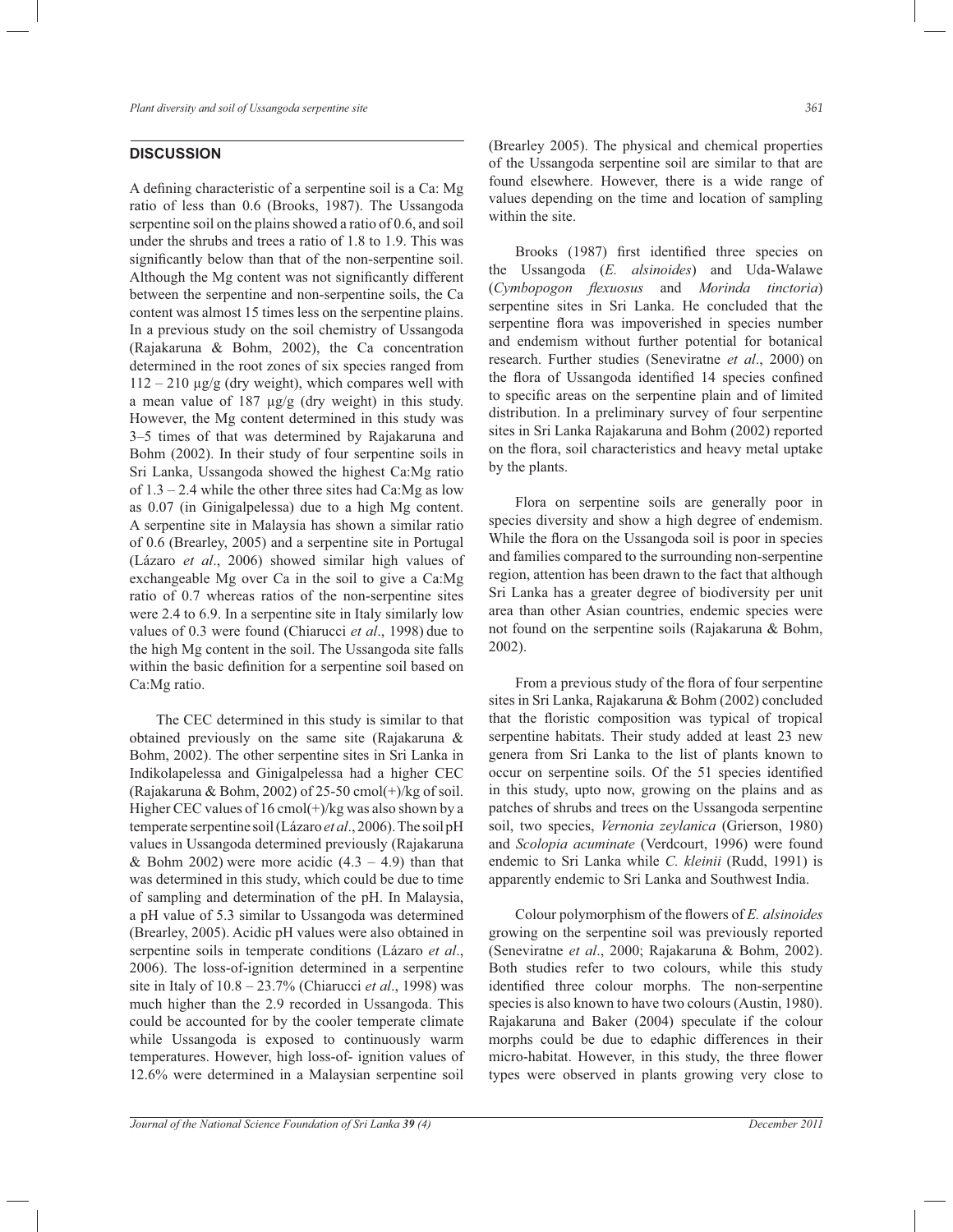each other as well as far apart. Seneviratne *et al*. (2000) found distinct flavonoid profiles and suggested they are "flavonoid races".

 The plant tissue concentration of heavy metals (Ni, Fe, Mn) growing on the serpentine soil were above the amount considered to be normal for non-serpentine plants (Greger, 2004). Such accumulation of heavy metals is characteristic of serpentine adapted plants (Brooks, 1987). Plants capable of accumulating over 1000 µg metal/g dry leaf tissue are considered as hyperaccumulators (Baker & Brooks, 1989). *H. enneaspermus* accumulated over 1000 ppm Ni and three other species accumulated 500 – 800 ppm Ni (Table 2). The different Ni contents in the different species suggest that the plants have varied mechanisms of overcoming Ni toxicity in the soil by increased uptake and sequestering of the Ni (hyperaccumulators) or by excluding from uptake (species with low Ni). Previous studies (Seneviratne *et al*., 2000) found four other species in addition to *H. enneaspermus*, that were able to hyperaccumulate Ni. Rajakaruna and Bohm (2002) had found *H. enneaspermus* as a Ni hyperaccumulator besides *E. alsinoides* and *Crotolaria biflora*. While the status of *H. enneaspermus* is unequivocal as a Ni hyperaccumulator, the differences in the other species could be due to time and location of sampling or analytical methods. Since surface contamination of the plant tissue with the metal rich soil is a problem, in this study plant tissues were washed with EDTA to remove surface bound metals, which may account for the lower values determined. According to Rajakaruna and Bohm (2002), *H. enneaspermus* and *E. alsinoides* occur in serpentine sites in Queensland, Australia but are not Ni hyperaccumulators. They suggest that since many varieties of both species are known, the Sri Lankan species may represent a physiologically distinct form, perhaps an edaphic race.

 After the primary mineralization of the serpentine rock, the elemental composition of the soil is also altered by the colonization of vegetation, which along with climate determines the present mineral composition (Chiarucci *et al*., 1998). There is a dynamic interaction between the soil and the vegetation determining the physical and chemical characters of the soil at a given time. Tropical serpentine soils are different from temperate soils, primarily due to the cooler climate and vegetation. However, more studies on tropical serpentine sites are necessary to better understand the tropical serpentine soils and their interaction with the flora that is established on these soils. The Ussangoda serpentine site has the basic soil attributes of a typical serpentine soil and has a particularly low Ca content. The floral diversity is restricted and shows adaptation to the soil conditions

morphologically and physiologically. Amongst the species are hyperaccumulators as well as excluders of Ni.

### **Acknowledgement**

We thank the Director, Department. of Archaeology for permission to collect field samples from the Ussangoda serpentine site, Dr. D.S.A. Wijesundera, Director General of the National Botanic Gardens, Peradeniya for permitting the use of the Herbarium for identification of the species. Dr. G.W.A.R. Fernando, Department of Physics, The Open University of Sri Lanka, Ms. Y.A.S. Samithri in the preparation of this manuscript and Mr. R.B. Hapukotuwa for field assistance. Financial assistance provided by the British Ecological Society, the Institute of Fundamental Studies, and the National Science Foundation of Sri Lanka (RG/2006/EB/08) is gratefully acknowledged.

### **References**

- 1. AESL (1999). *Methods for the analysis of soil, plant, water and environmental samples*. Agricultural and Environmental Services Laboratories, College of Agriculture and Environmental Sciences, University of Georgia. Available at (http://aesl.ces.uga.edu/protected/ methods/stl-soil.html). Accessed on 1 May 2011.
- 2. Amacher M.C. (1996). Nickel, Cadmium and Lead. *Methods of Soil Analysis: Chemical Methods,*  part 3*.* pp. 739–768. Soil Science Society of America and American Society of Agronomy, Madison, Wisconsin, USA.
- 3. Anderson J.M. & Ingram J.S.I. (1993). *Tropical Soil Biology and Fertility: A Handbook of Methods*. p. 221. CABI Publishing, Wallingford, UK.
- 4. Austin D.F. (1980). Convolvulaceae. *A Revised Handbook to the Flora of Ceylon,* vol. I. (eds. M.D. Dassanayake & F.R. Fosberg), pp. 288–363. Amerind Publishing Co., New Delhi, India.
- 5. Baker A.J.M. & Brooks R.R. (1989). Terrestrial higher plants which accumulate metallic elements – a review of their distribution, ecology and phytochemistry. *Biorecovery* **1**: 81–126.
- 6. Brearley F.Q. (2005). Nutrient limitation in a Malaysian ultramafic soil. *Journal of Tropical Forest Science* **17** (4): 596–609.
- 7. Brooks R.R. (1987). *Serpentine and its Vegetation*: *a Multidisciplinary Approach,* p. 224. Dioscorides Press, Portland Oregon, USA.
- 8. Chiarucci A., Riccucci M., Celesti C. & de Dominicis V. (1998). Vegetation-environment relationships in the ultramafic area of Monte Ferrato, Italy. *Israel Journal of Plant Sciences* **46**: 213–221.
- 9. Dissanayake C.B. & Van Riel B.J. (1978). Petrology and geochemistry of a recently discovered nickeliferous